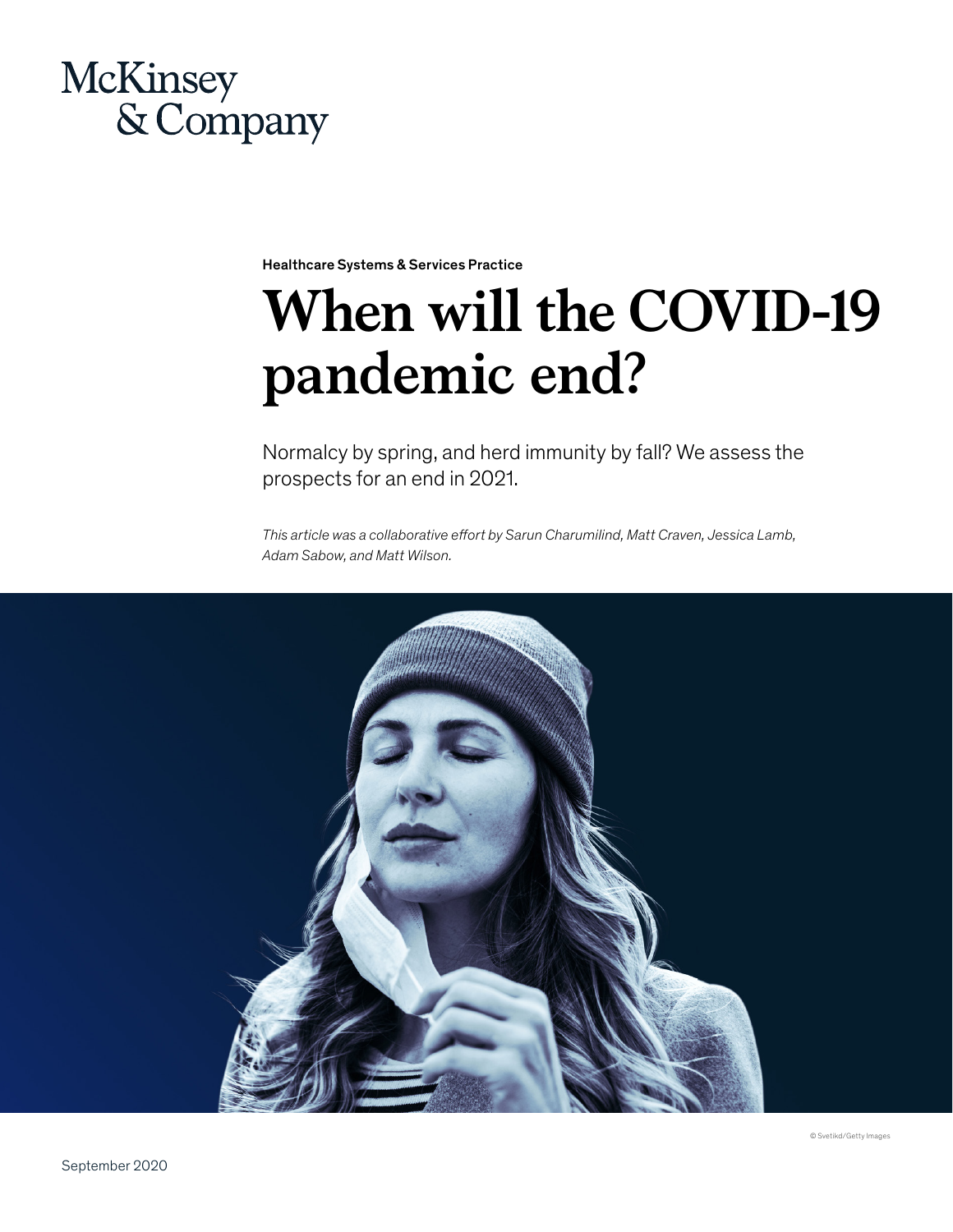In 1920, a world wearied by the First World War and sickened by the 1918 flu pandemic desperately sought to move past the struggles and tragedies and start to rebuild lives. People were in search of a "return to normalcy," as Warren G. Harding put it. Today, nearly every country finds itself in a similar position.

More than eight months and 900,000 deaths into the COVID-19 pandemic,<sup>1</sup> people around the world are longing for an end. In our view, there are two important definitions of "end," each with a separate timeline:

- *An epidemiological end point when herd immunity is achieved.* One end point will occur when the proportion of society immune to COVID-19 is sufficient to prevent widespread, ongoing transmission. Many countries are hoping that a vaccine will do the bulk of the work needed to achieve herd immunity. When this end point is reached, the public-health-emergency interventions deployed in 2020 will no longer be needed. While regular revaccinations may be needed, perhaps similar to annual flu shots, the threat of widespread transmission will be gone.
- *A transition to a form of normalcy.* A second (and likely, earlier) end point will occur when almost all aspects of social and economic life can resume without fear of ongoing mortality (when a mortality rate is no longer higher than a country's historical average) or long-term health consequences related to COVID-19. The process will be enabled by tools such as vaccination of the highest-risk populations; rapid, accurate testing; improved therapeutics; and continued strengthening of public-health responses. The next normal won't look exactly like the old—it might be different in surprising ways, with unexpected contours, and getting there will be gradual—but the transition will enable many familiar scenes, such as air travel, bustling shops, humming factories, full restaurants, and gyms operating at capacity, to resume.

The two ends are related, of course, but not linearly. At the latest, the transition to normal will come when herd immunity is reached. But in regions with strong public-health responses, normalcy can likely come significantly before the epidemiological end of the pandemic.

The timeline to achieve the ends will vary by location. In this article, we'll explain the criteria that will be key factors in determining when each is reached. In the United States and most other developed economies, the epidemiological end point is most likely to be achieved in the third or fourth quarter of 2021, with the potential to transition to normalcy sooner, possibly in the first or second quarter of 2021. Every day matters. Beyond the impatience that most feel to resume normal life, the longer it takes to remove the constraints on our economies, the greater will be the economic damage.

# **The epidemiological end point**

Most countries have deferred the hope of achieving herd immunity until the arrival of a vaccine. When herd immunity is reached, ongoing public-health interventions for COVID-19 can stop without fear of resurgence. The timing of the end point will vary by country and will be affected by a number of factors:

- the arrival, efficacy, and adoption of COVID-19 vaccines—the biggest drivers in the timeline to herd immunity2
- the level of natural immunity in a population from exposure to COVID-19; in our estimate, between 90 million and 300 million people globally may have natural immunity<sup>3</sup>
- potential cross-immunity from exposure to other coronaviruses<sup>4</sup>
- potential partial immunity conferred by other immunizations, such as the bacille Calmette– Guérin (BCG) vaccine for tuberculosis5

<sup>1</sup> Coronavirus Resource Center, Johns Hopkins University & Medicine, September 18, 2020, coronavirus.jhu.edu.

 $2$  Virus-neutralizing antibodies could also confer immunity but are less likely to be deployed at sufficient scale to achieve herd immunity in large populations.

<sup>&</sup>lt;sup>3</sup> For calculation and sources, see sidebar, "Key factors affecting the timeline to herd immunity."

<sup>4</sup> Jose Mateus et al., "Selective and cross-reactive SARS-CoV-2 T cell epitopes in unexposed humans," *Science*, August 4, 2020, science. sciencemag.org.

<sup>5</sup> Martha K. Berg et al., "Mandated Bacillus Calmette-Guérin (BCG) vaccination predicts flattened curves for the spread of COVID-19," *Science Advances*, August 2020, Volume 6, Number 32, advances.sciencemag.org.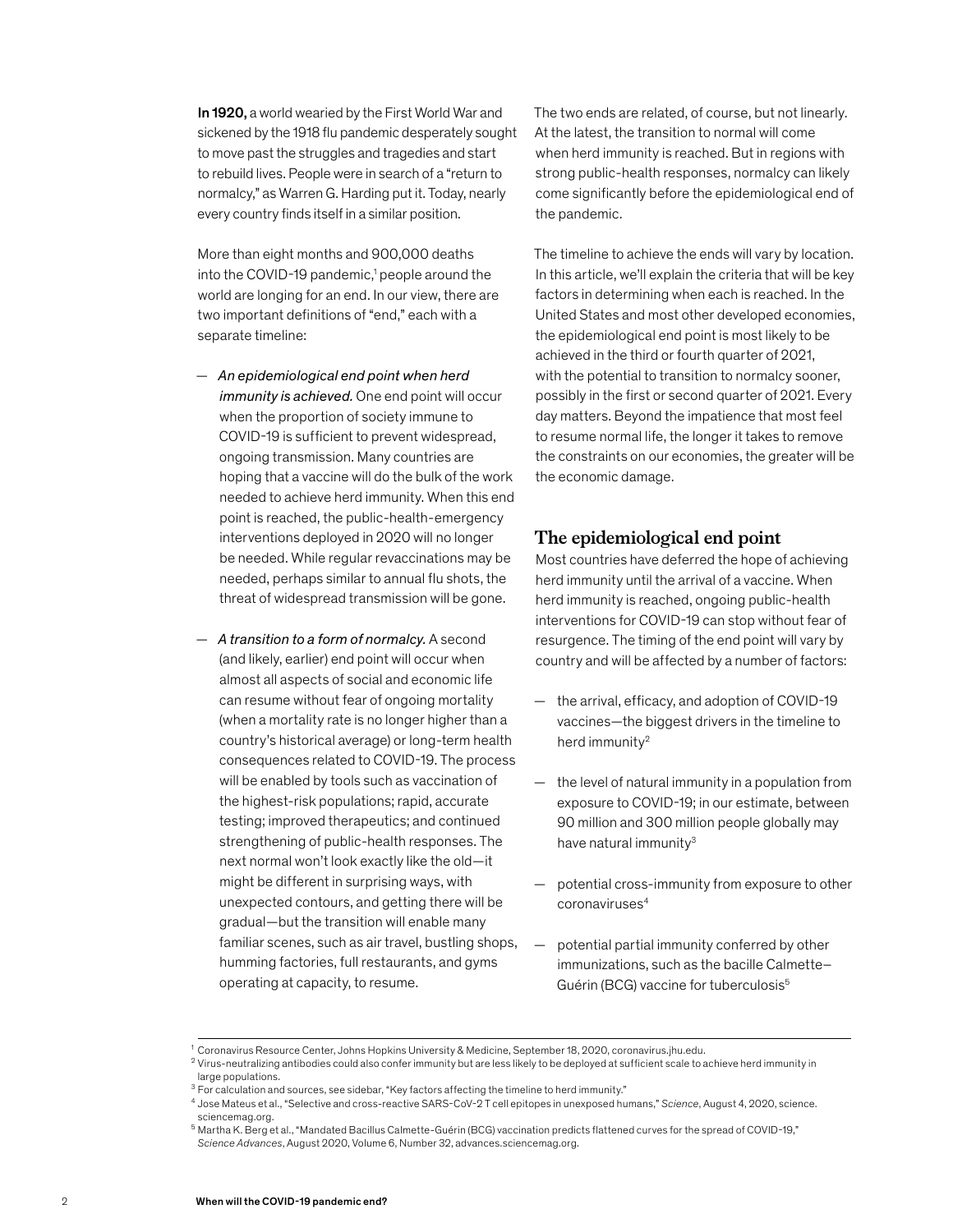— regional differences in the ways that people mix, which will produce different thresholds for herd immunity

Consider the first and most crucial variables: the arrival of vaccines, their efficacy, and their adoption. We see four plausible scenarios for vaccine efficacy and adoption, illustrated in Exhibit 1.6 Different combinations of those two factors will drive varying levels of conferred immunity, implying the extent of natural immunity that will be required to reach herd immunity under each scenario. Combinations of efficacy and adoption beyond those shown are possible.

The other variables will also have much to say about the timeline to reach herd immunity (see sidebar, "Key factors affecting the timeline to herd immunity").

#### Exhibit 1

# Vaccine efficacy and coverage are both important; vaccination alone may not not achieve herd immunity. **achieve herd immunity.**



#### COVID-19-immunity scenarios<sup>1</sup>

<sup>1</sup>COVID-19 herd immunity achieved once total immune population reaches 58%, using basic reproductive number (RO) of 2.4; herd-immunity threshold calculated  $as 1 - (1/RO)$ .

Source: US Food and Drug Administration; McKinsey COVID-19 Survey, July 17, 2020

 $^6$  Exhibit 1 assumes a basic reproductive number (RO) of 2.4 and uses a standard formula to arrive at an estimated herd-immunity threshold of 58 percent.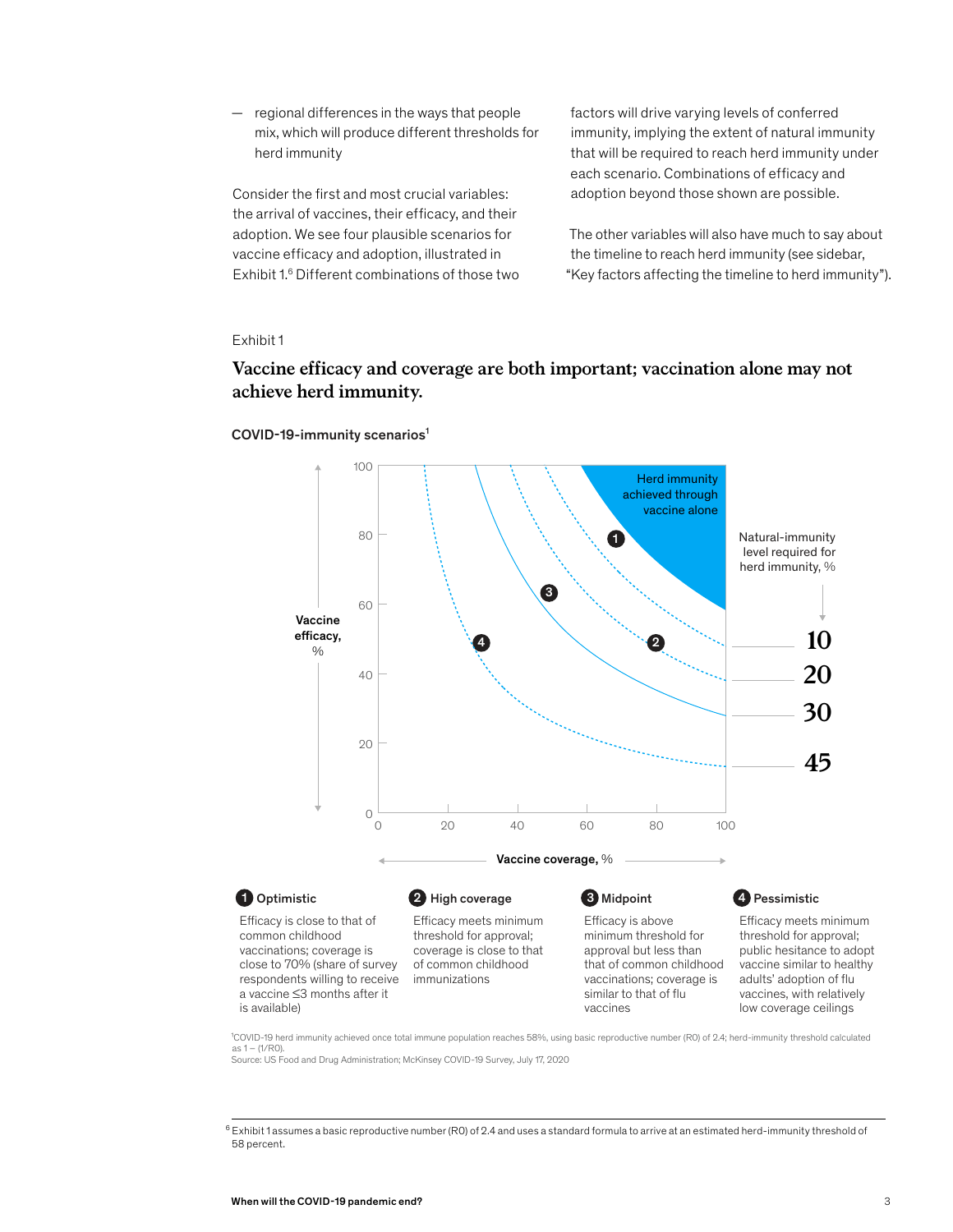# **Key factors affecting the timeline to herd immunity**

Apart from vaccines, several other factors will shape the path to achieving COVID-19 herd immunity in a given population.

#### Natural immunity to SARS-CoV-2

Globally, of the approximately 30 million people known to have COVID-19, more than 900,000 have died.<sup>1</sup> The rest have recovered and have some degree of natural immunity to SARS-CoV-2 (the novel coronavirus), the virus that causes the disease. While there has been at least a few documented cases of reinfection, most experts expect that the majority of those exposed to the virus are immune for some period of time.

It's likely that many more infections haven't been detected. Estimated case-detection rates range from 3:1 to 10:1.<sup>2</sup> That would mean that between around 90 million and 300 million people around the world have some immunity to SARS-CoV-2.

Infection rates vary widely. In some places, such as Mumbai and New York City, subpopulation antibody-positivity rates range up to 50 percent.<sup>3</sup> But those are likely to be outliers: in most countries, less than 10 percent (and often less than 5 percent) of populations test positive for antibodies.4

# T-cell cross-reactivity to other coronaviruses

Some recent studies suggest that a significant number of people who haven't

contracted COVID-19 have cross-reactivity in specific immune cells (T cells). Most of them gained it from contracting other coronaviruses, which primed their immune systems to react to COVID-19.<sup>5</sup> The degree to which T-cell cross-reactivity actually immunizes individuals hasn't been proven. If T-cell cross-reactivity provides meaningful immunity, it would offer significant progress toward herd immunity. The prevalence of cross-reactive immunity may vary substantially by region.

# Partial immunity because of other immunizations

Studies have shown that countries that require bacille Calmette–Guérin (BCG) vaccinations for tuberculosis correlate with lower rates of COVID-19 infections and related deaths, normalizing for certain key factors (such as epidemic stage, development, rurality, population density, and age structure).<sup>6</sup> Causation hasn't been proven.

#### Threshold for achieving herd immunity

The threshold for achieving herd immunity for COVID-19 is the percentage of a population that needs to develop immunity to disease to prevent sustained future transmission. Once the threshold is reached, the whole population is protected. A basic formula for estimating that threshold is one minus the reciprocal of the basic reproductive number.<sup>7</sup>

In practice, a herd-immunity threshold is complicated and varies by setting. The formula relies on several broad assumptions. One is that each member of a population mixes randomly with all other population members. In reality, people mix mostly with others whose patterns of interaction are similar to their own. Subpopulations with fewer interactions have lower thresholds for herd immunity than do those with more interactions. An estimated overall threshold for herd immunity can be lower than it would be if it took into account that subpopulations with fewer interactions might drive down an overall threshold, and that subpopulations with more interactions have disproportionately already been infected.<sup>8</sup>

Several epidemiologists who are building dynamic models of COVID-19 that incorporate the heterogeneity of population mixing are predicting lower thresholds for herd immunity than previously thought. Many models predict thresholds of about 40 to 50 percent. Other epidemiologists have called into question those hopeful estimates and note that policy should be based on conservative estimates of herd-immunity thresholds until better information is available.9

<sup>2</sup> Charlie Giattino, "How epidemiological models of COVID-19 help us estimate the true number of infections," Our World in Data, August 24, 2020, ourworldindata.org; Hazhir Rahmandad, John Sterman, and Tse Yang Lim, "Estimating COVID-19 under-reporting across 86 nations: Implications for projections and control," medRxiv, August 3, 2020, medrxiv.org.

9 Abstractions Blog, "The tricky math of herd immunity for COVID-19," blog entry by Kevin Hartnett, June 30, 2020, quantamagazine.org; Apoorva Mandavilli, "What if 'herd immunity' is closer than scientists thought?," *New York Times*, August 17, 2020, nytimes.com.

<sup>1</sup> Coronavirus Resource Center, Johns Hopkins University & Medicine, September 18, 2020, coronavirus.jhu.edu.

<sup>3</sup> Not all serosurveys have used random-sampling methodologies.

<sup>4</sup> "COVID-19: Data," NYC Health, September 21, 2020, nyc.gov. Summary statistics, SeroTracker, September 16, 2020, serotracker.com.

<sup>5</sup> Nina Le Bert et al., "SARS-CoV-2-specific T cell immunity in cases of COVID-19 and SARS, and uninfected controls," *Nature*, August 20, 2020, Volume 584, pp. 457–62, nature.com.

<sup>6</sup> Martha K. Berg et al., "Mandated Bacillus Calmette-Guérin (BCG) vaccination predicts flattened curves for the spread of COVID-19," *Science Advances*, August 2020, Volume 6, Number 32, advances.sciencemag.org.

 $^7$  The basic reproductive number (RO) is a measure of contagiousness or transmissibility. For COVID-19, it can be generally thought of as the expected number of cases directly generated by a single case in a population in which all people are susceptible. The R0 value for COVID-19 is under debate, with estimates ranging from two to four. For an example of a low-end estimate, see Max Fisher, "R0, the messy metric that may soon shape our lives, explained," *New York Times*, April 23, 2020, nytimes.com. For an example of a high-end estimate, see Seth Flaxman et al., "Estimating the effects of non-pharmaceutical interventions on COVID-19 in Europe,"<br>Nature, August 13, 2020, Volume 584, pp. 257–61, nature.com.

<sup>&</sup>lt;sup>8</sup> Frank Ball, Tom Britton, and Pieter Trapman, "A mathematical model reveals the influence of population heterogeneity on herd immunity to SARS-CoV-2," Science, August 14, 2020, Volume 369, Number 6,505, pp. 846–9, science.sciencemag.org.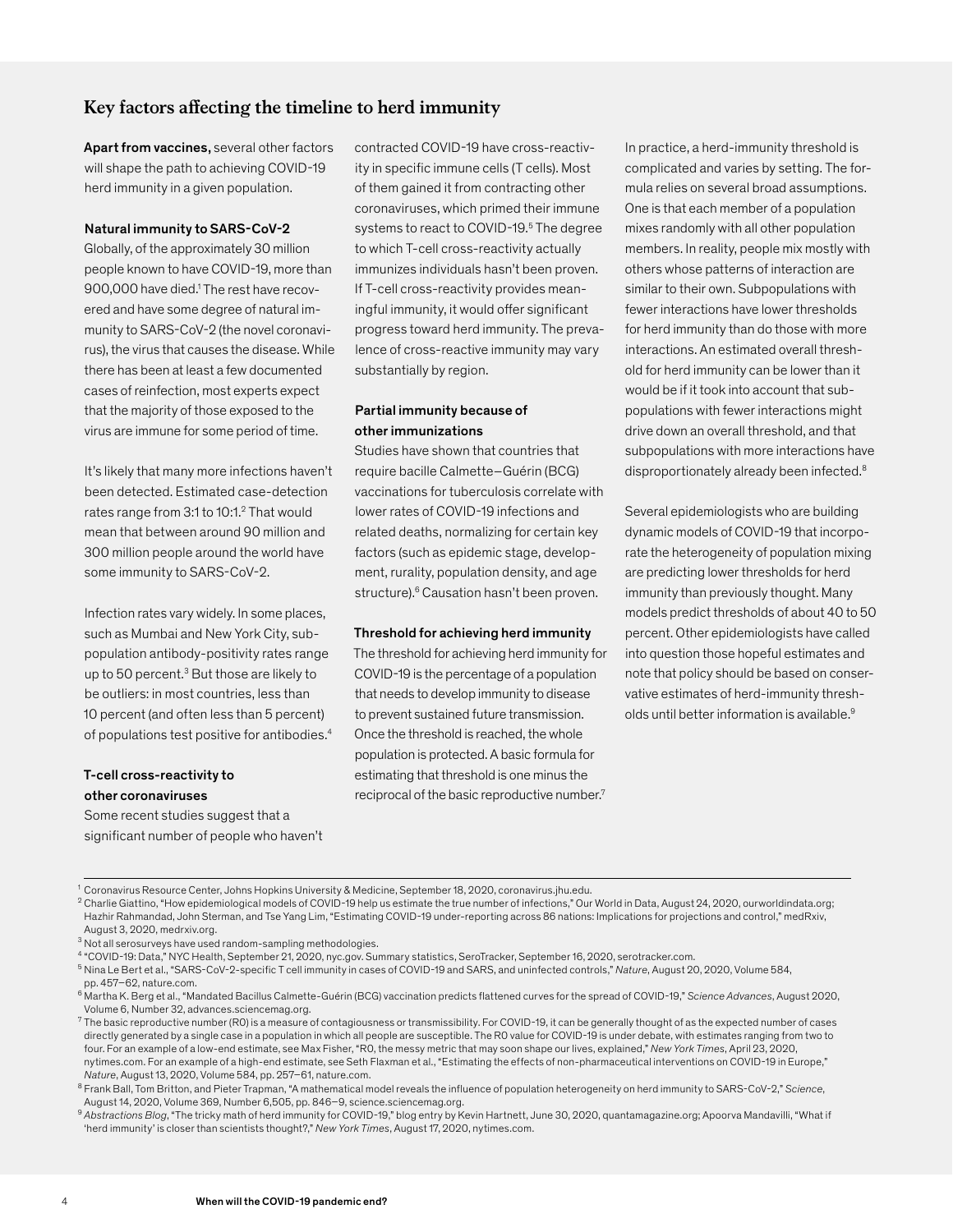Based on our reading of the current state of the variables and their likely progress in the coming months, we estimate that the most likely time for the United States to achieve herd immunity is the third or fourth quarter of 2021. As we wrote in July 2020, one or more vaccines may receive US Food and Drug Administration Emergency Use Authorization before the end of 2020 (or early in 2021) and the granting of a Biologics License Application (also known as approval) during the first quarter of 2021.

Vaccine distribution to a sufficient portion of a population to induce herd immunity could take place in as few as six months. That will call for rapid availability of hundreds of millions of doses, functioning vaccine supply chains, and peoples' willingness to be vaccinated during the first half of 2021. We believe that those are all reasonable expectations, based on public statements from vaccine manufacturers and the results of surveys on consumer sentiment about vaccines.7

Herd immunity could be reached as soon as the second quarter of 2021 if vaccines are highly effective and launched smoothly or if significant cross-immunity is discovered in a population (Exhibit 2). (For more on the potential for a faster resolution of the COVID-19 crisis in the United States, see "Searching for optimism in the US response to COVID-19," forthcoming on McKinsey.com.) On the other hand, the epidemiological end of the pandemic might not be reached until 2022 or later if the early vaccine candidates have efficacy or safety issues or if their distribution and adoption are slow. At worst, we see a long-tail possibility that the United States could be still battling COVID-19 into 2023 and beyond if a constellation of factors (such as low efficacy of vaccines and a short duration of natural immunity) align against us.

#### Exhibit 2 Exhibit 2

# The probability of reaching COVID-19 herd immunity in the United States is **The probability of reaching COVID-19 herd immunity in the United States is**  highest in the third or fourth quarter of 2021 but could shift. **highest in the third or fourth quarter of 2021 but could shift.**

## Probability of functional end<sup>1</sup> to COVID-19 pandemic in US by quarter (illustrative)



- COVID-19 vaccine with high efficacy arrives sooner than expected
- Timeline of manufacturing, distribution, and administration of COVID-19 vaccine is shorter than expected
- Cross-immunity from other coronaviruses proves significant
- There is broad-based willingness to be vaccinated



- ≥1 COVID-19 vaccine is authorized by end of 2020 or early 2021
- COVID-19 vaccine is distributed to a sufficient portion of population in ~6 months
- There is broad-based willingness to be vaccinated





- Timeline of manufacturing, distribution, and administration of COVID-19 vaccine is longer than expected
- Immunity duration is very short

<sup>1</sup>Timeline to functional end is likely to vary somewhat based on geography. Source: Expert interviews; press search; McKinsey analysis

<sup>7</sup> Joe Myers, "3 in 4 adults around the world say they would get a COVID-19 vaccine," World Economic Forum, September 1, 2020, weforum.org.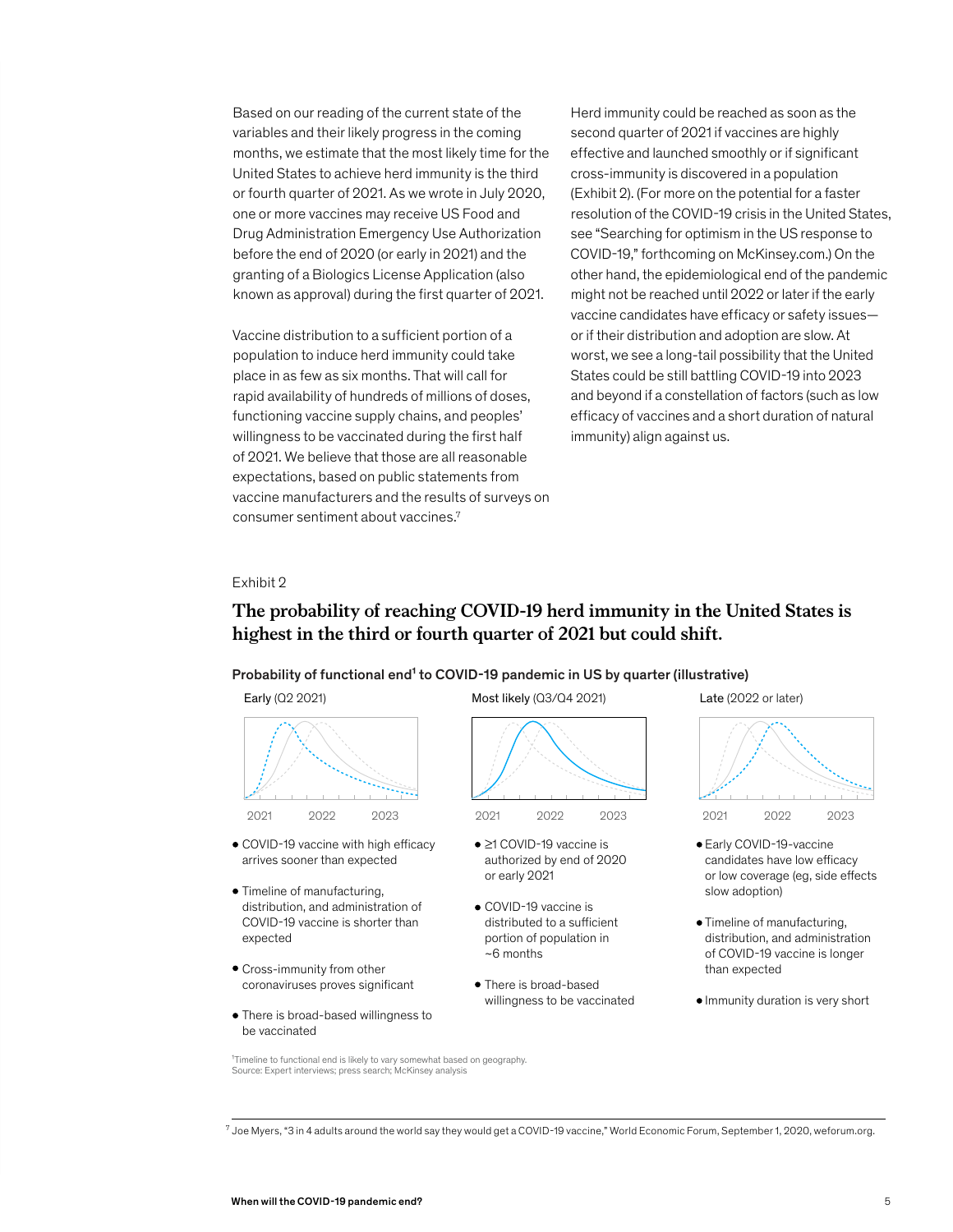The paths to herd immunity in other high-income countries are likely to be broadly similar to the one in the United States. The timelines will vary based on differences in vaccine access and rollout and in levels of natural immunity—and potentially, in levels of cross-immunity and previous coverage of other vaccines, such as the BCG vaccine. Even as some locations reach herd immunity, pockets of endemic COVID-19 disease are likely to remain around the world, for example in areas affected by war or in communities with persistently low adoption of vaccines. In such places, until herd immunity is reached, COVID-19 might be analogous to measles not a day-to-day threat to most people, but a persistent risk. If immunity wanes—for example, if booster vaccines are not fully adopted—then COVID-19 could become more widely endemic.

The arrival of herd immunity won't mean a complete end to all public-health interventions. It's possible that regular revaccinations would be required to maintain immunity, and ongoing surveillance for COVID-19 will be required. But herd immunity would mean that the emergency measures currently in place in many countries could be lifted.

The pace at which governments relax public-health measures will be critical. Some of those measures

(such as full lockdowns and restrictions on certain industries) have significant social and economic consequences, and others (such as testing and tracing), while expensive, don't. Many governments are employing packages of measures that aim to minimize the number of COVID-19 cases and excess mortality while maximizing social and economic degrees of freedom.

# **The transition to normal**

The second end point of the pandemic may be reached earlier than the first. We estimate that the mostly likely time for this to occur is the first or second quarter of 2021 in the United States and other advanced economies. The key factor is diminished mortality.

Society has grown used to tracking the number of COVID-19 infections (the case count). But case counts matter primarily because people are dying from the disease and because those who survive it may suffer long-term health consequences after infection. The latter is an area of scientific uncertainty, but there is concern that some recovered patients will face long-term effects.8

### Exhibit 3

# Reduced COVID-19-related mortality might be achieved through many factors **Reduced COVID-19-related mortality might be achieved through many factors**  simultaneously. **simultaneously.**

Factors that could reduce COVID-19 related mortality



Immunity through COVID-19 vaccine Rolling out an effective COVID-19 vaccine in high-risk populations could significantly reduce related mortality



Crossimmunity Potential T-cell cross-reactivity immunity of SARS-CoV-2 and other coronaviruses being researched



Immunity through other vaccines Potential correlation between BCG1 vaccination and lower COVID-19 case counts and

related mortality being researched



#### Decreased rate of transmission

Faster identification of COVID-19 and isolation measures through rapid, accurate testing could reduce related mortality and allow quicker resumption of activities (eg, air travel)



Better treatment Improved understanding of COVID-19 and advances in its treatment could significantly decrease related mortality



Natural immunity A larger population with COVID-19 immunity through exposure could reduce related mortality

<sup>1</sup>Bacille Calmette–Guérin (BCG) vaccine is widely used as a prevention strategy against tuberculosis

<sup>8</sup> "COVID-19 (coronavirus): Long-term effects," Mayo Clinic, August 18, 2020, mayoclinic.org.